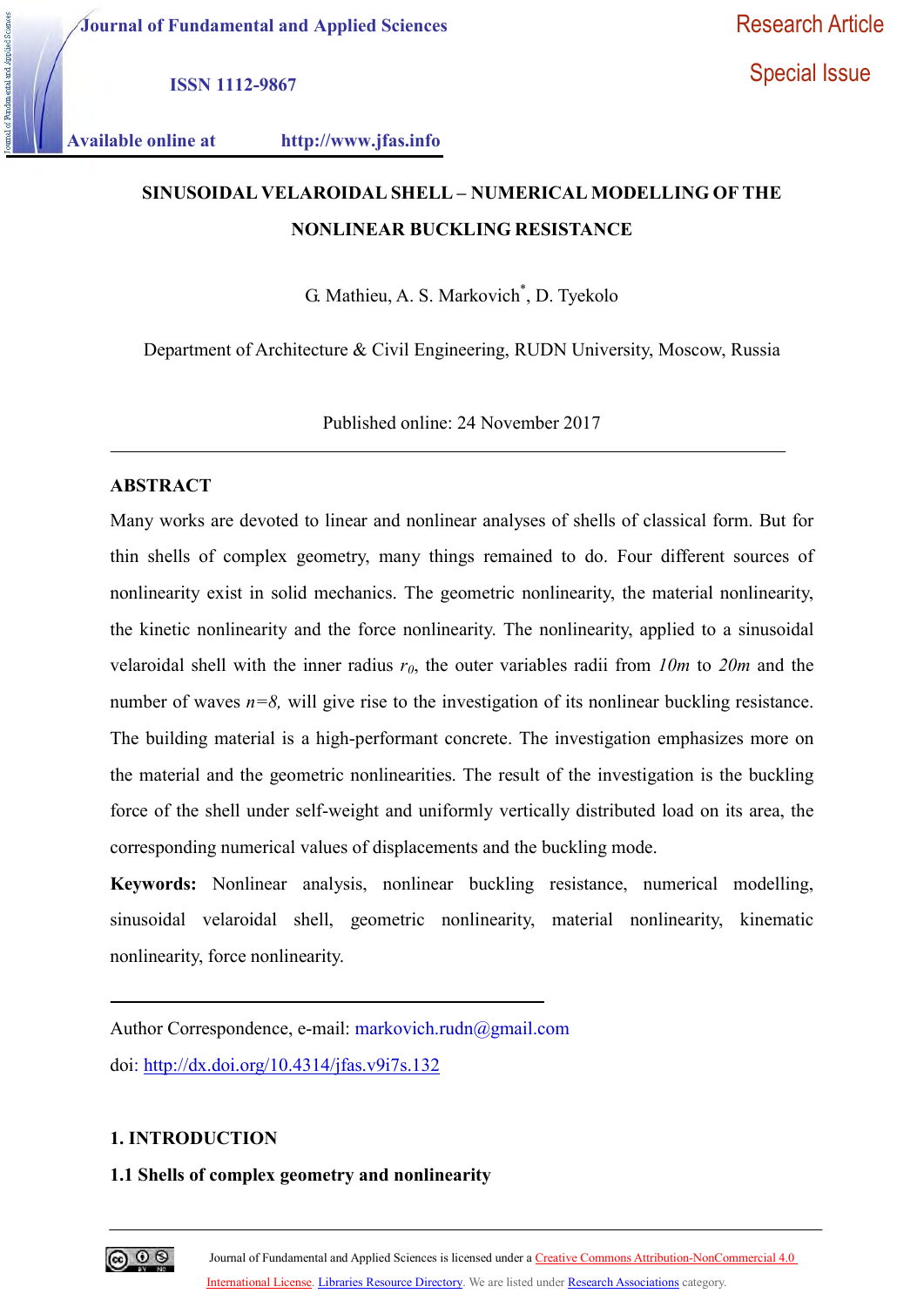The nonlinear analysis of thin-walled shells is not a rarity. Particularly the nonlinear strength one. Many works are devoted to linear and nonlinear analyses of shells of classical form: cylindrical, spherical, hemispherical, shallow, conical…But for thin shells of complex geometry, many things remained to do, even using commercial softwares.

The concept of shells of complex geometry appears when the coefficients of the fundamental quadratic forms of their middle surfaces are functions of the curvilinear coordinates. They are, most of them, constant for classical thin shells. The works [10, 11] are encyclopedic editions on analytic and differential geometry of regular analytical surfaces, which have found application in some parts of mathematics or in different branches of techniques and buildings. These surfaces can be used to design both classical and thin-walled shells of complex geometry with further linear or nonlinear analyses.

Concerning nonlinearity [12], although there are many ways of categorizing different nonlinearities, four different sources of nonlinearity exist in solid mechanics. Figure 1 illustrates the occurrence of these nonlinearities in their relations among applied loads, stresses, strains, displacements, and boundary conditions. Fig. 1. Nonlinearities in solid mechanics



#### Geometric Nonlinearity

Geometric nonlinearities, in general, represent the cases when the relations among kinematic quantities (i.e., displacement, rotation, and strains) are nonlinear. Such nonlinearities often occur when deformation is large.

#### Material Nonlinearity

Material nonlinearity represents the case when the relation between stress and strain is not linear. This relation often referred to as the constitutive relation.

#### Kinematic Nonlinearity

Kinematic nonlinearity, called boundary nonlinearity, as the displacement boundary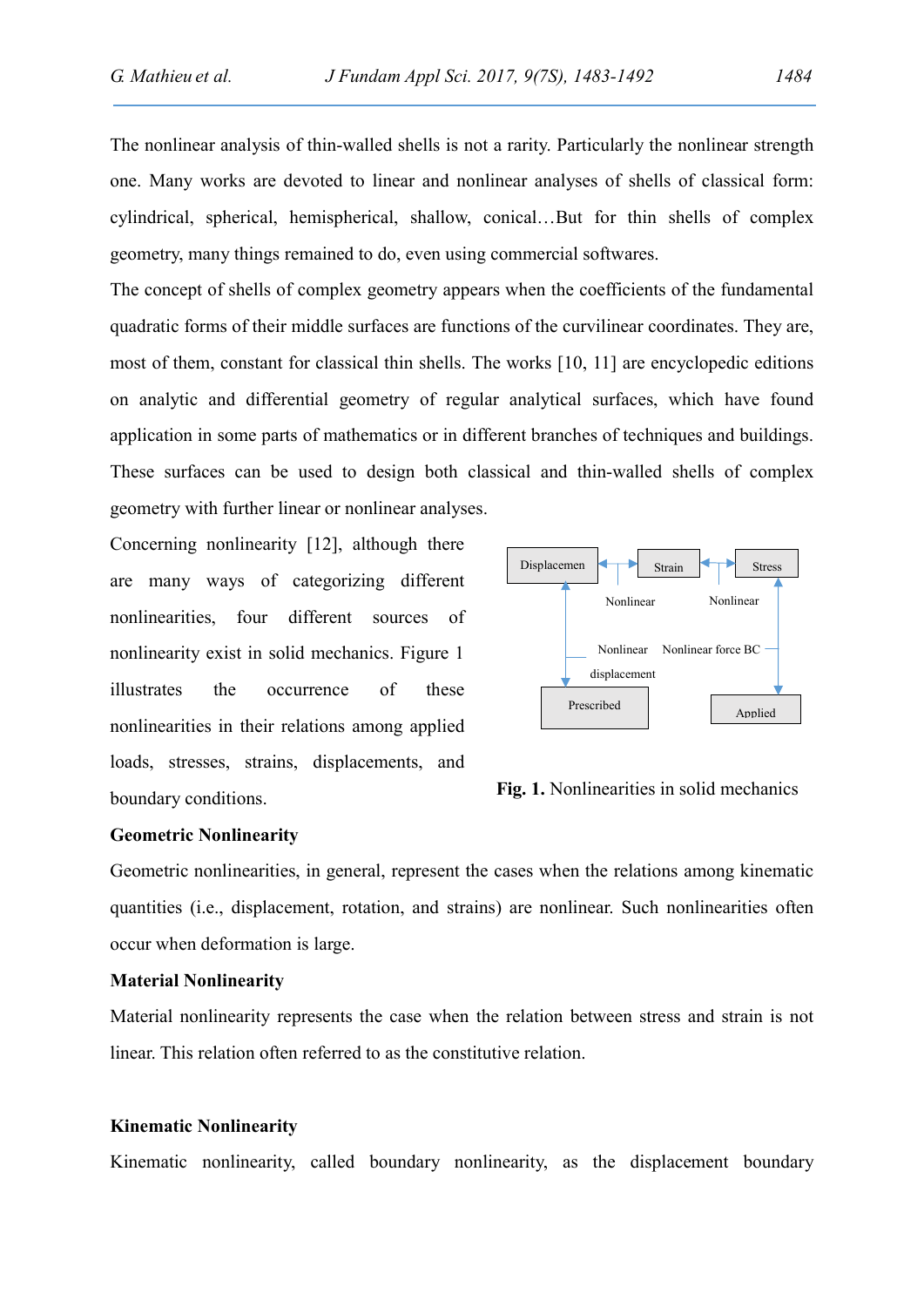conditions depend on the deformations of the structure. In general, structural equations solve for unknown displacements in the domain with given applied loads and prescribed displacement boundary conditions. When the boundary conditions change as a function of displacements, both the displacements and boundary conditions are unknown.

#### Force Nonlinearity

Like kinematic nonlinearity, force nonlinearity occurs when the applied forces depend on deformation. Since force is a vector, its magnitude and/or direction can change according to the deformation of a structure. Force nonlinearity is often accompanied by geometric nonlinearity. The most common example in solid mechanics is pressure loads of fluids.

### 1.2 The analysis of achievements and publications on velaroidal surfaces

Velaroidal surfaces in Russia unlike countries of Western Europe and America [1-3] don't enjoy wide popularity, except for the parabolic velaroid which form is transferred to covering of "Darbazi" [14, 15].This name occurred from the name of far historic Georgian covering.



Fig. 2

Following E. Torroja and F. Candela's manuals, it is necessary to have shown possibilities of thin-walled spatial shell structures and to increase interest to design of wide-span spatial structures taking into consideration the emergence of new materials such as fibre concrete and the fibrous reinforced polymeric composites, and taking in view the extending progress in numerical methods of analysis.

A group of students of Engineering Faculty of the Peoples' Friendship University of Russia training in architecture became interested in results of geometrical researches of surfaces of velaroidal type. Within students' scientific society, they developed offers on application of the presented materials in landscape architecture of artificial and natural objects, in designing products for a decor and for shape generation of public buildings (Fig. 2).

In monograph [15], the author presents the nonlinear analysis as a necessity. (a) In designing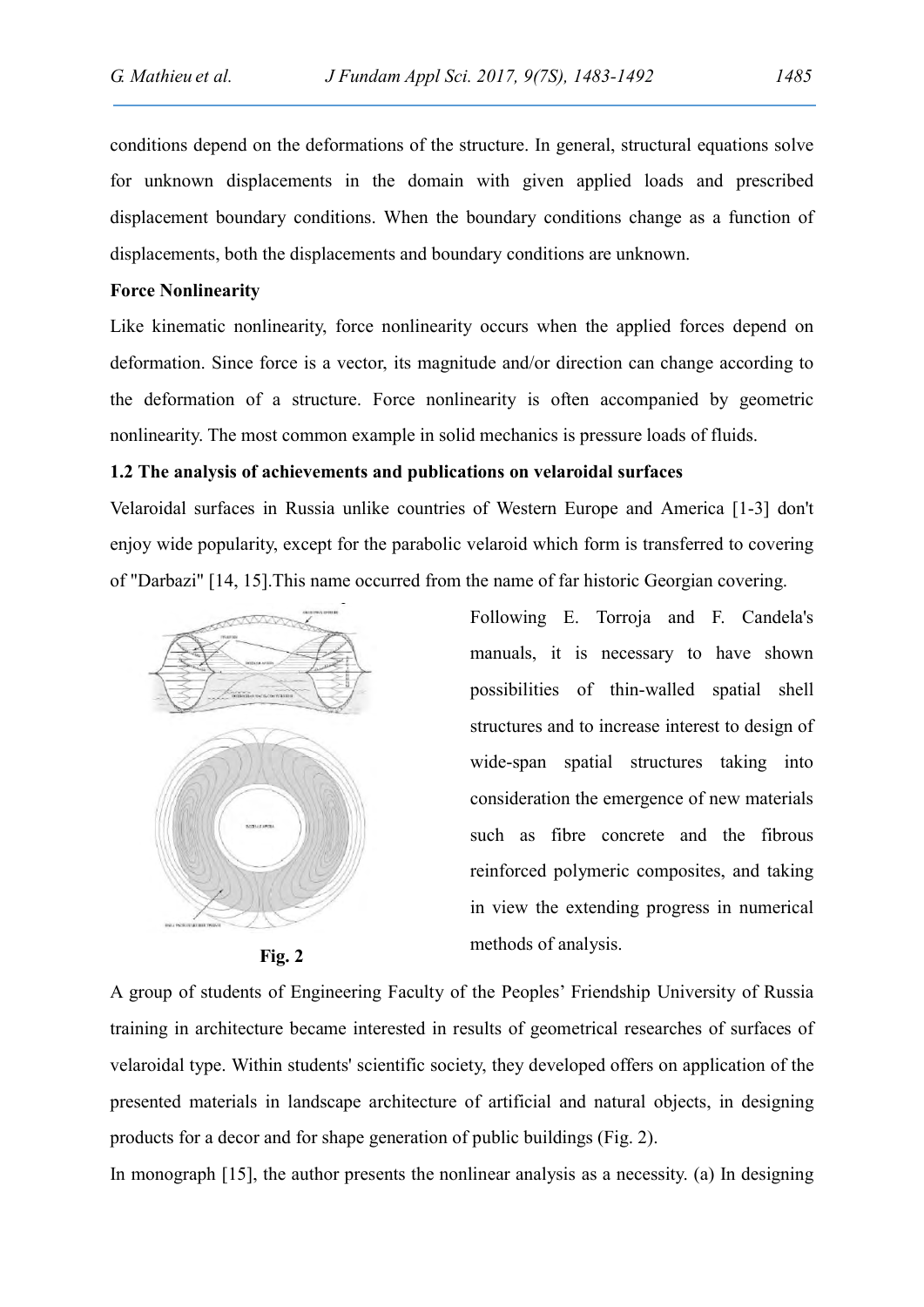high performance and efficient components of certain industries (e.g. aerospace, defense and nuclear). (b) In assessing functionality (e.g., residual strength and stiffness of structural elements) of existing systems that exhibit some types of damage and failure. (c) In establishing causes of system failure. (d) In simulating true material behavior of processes, and (c) research to gain a realistic understanding of physical phenomena. The following features of nonlinear analysis should be noted:

- a. The principle of superposition does not hold.
- b. Analysis can be carried out for one load case at a time.
- c. The history (or sequence) of loading influences the response.
- d. The initial state of the system (e.g. prestress) may be important.

Let us apply this theoretical aspect of the nonlinearity to a sinusoidal velaroidal shell, which is one of thin shells of complex geometry.

A sinusoidal velaroid generates by two families of half waves of the sinusoids lying in mutually perpendicular planes and facing by convexities into the same side [3]. Each set of sinusoids has the identical period. Sinusoidal velaroid is boundered by a flat rectangular contour.

Let's consider a sinusoidal velaroidal shell with the inner radius  $r_0=1m$ , the outer radius  $R=20m$  and the number of waves  $n=8$ . An example of such a shell is shown in Fig. 2 and 3. [4], [5], [6]. When  $r_0>0$ , there is a hole at the center of the shell. It was assumed that the investigated shell is made of reinforced concrete.

Analysis of the stress-strain state and stability of the shell were performed by the finite element method (FEM) in certified software complexes Lira 10.4 and Stark ES 2015. The calculation was carried out in linear and nonlinear statement.



Fig.3. A sinusoidal velaroidal shell,  $r_0=0$  Fig.4. A FEM shell model A FEM model of the shell (Fig. 4) consisted of 6400 elements and 3280 nodes, the total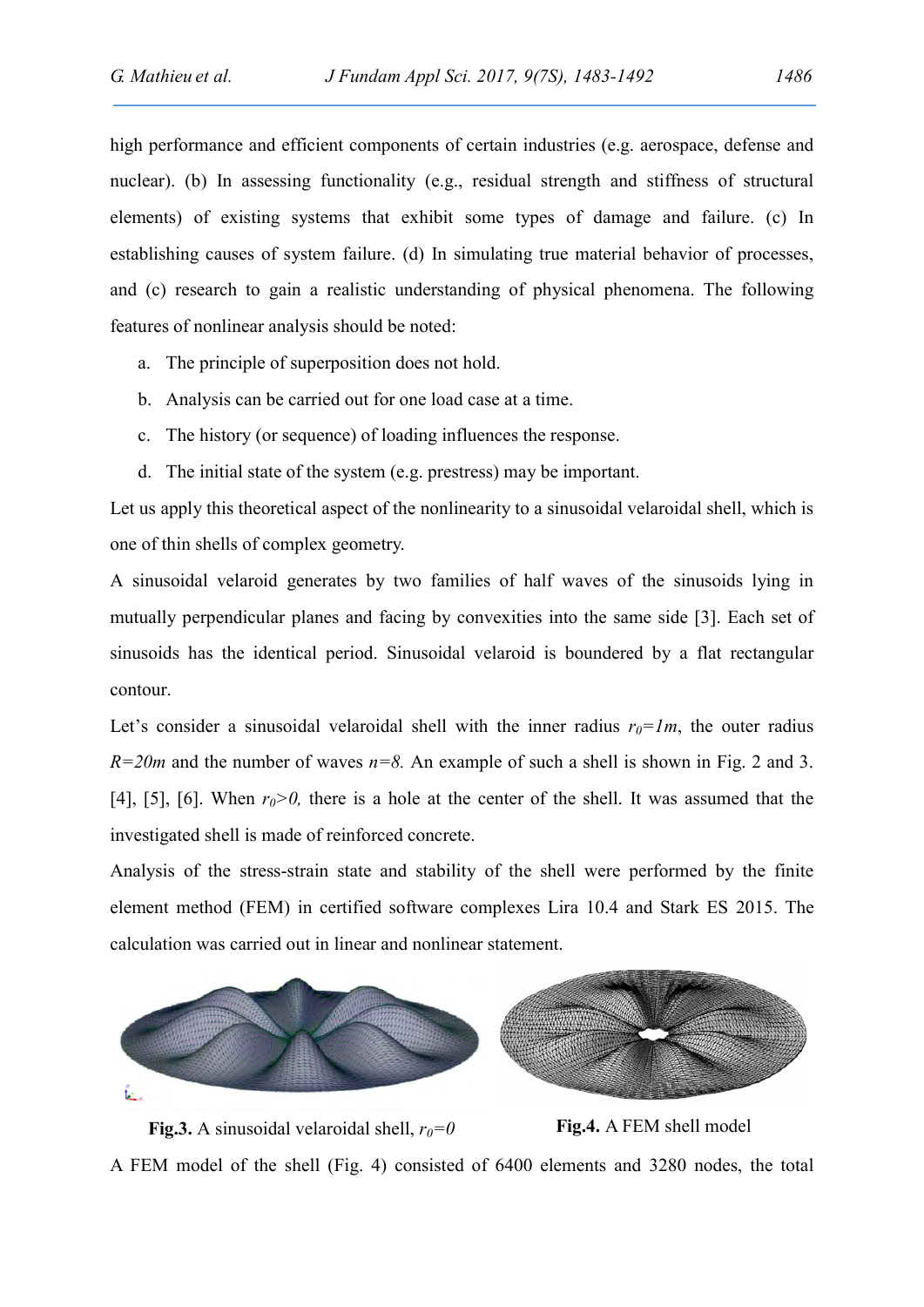number of unknown – 18991. For surface modelling, was used flat shell elements having 6 degrees of freedom in each of their nodes. Boundary conditions – hinged support on the outer and inner contours.

#### 2. RESULTS AND DISCUSSION

The stability analysis was carried out for different shell thicknesses (10, 15 and 20cm).

In the linear calculation was considered elastic performance of the material (concrete) in accordance with the linear graph shown in figure 5. While not considered redistribution of effort and the formation of cracks on the deformability and stability of the shell. Linear analysis was conducted with the following parameters of material (concrete): the initial modulus of elasticity  $E=3.10^4$  MPa; Poisson's ratio  $v=0.18$ ; density 2.5 t/m<sup>3</sup>.



Fig. 6. For nonlinear analysis:

a) the law of deformation of concrete; b) the law of the

deformation of reinforcement





```
the corresponding elastic
```
strains  $\varepsilon_i$  ( $\varepsilon_i$ )

The performance of the considered shell, taking into account the non-elastic material properties in a nonlinear formulation is of special interest. In this regard, was performed a nonlinear calculation of the shell based on the modified method of Newton – Raphson.

In order to take into account the real properties of two-component material (reinforced concrete) were used nonlinear laws of deformation of concrete and reinforcing steel (Fig. 6). It was performed cycles of nonlinear calculation with different shell thicknesses (10 cm, 15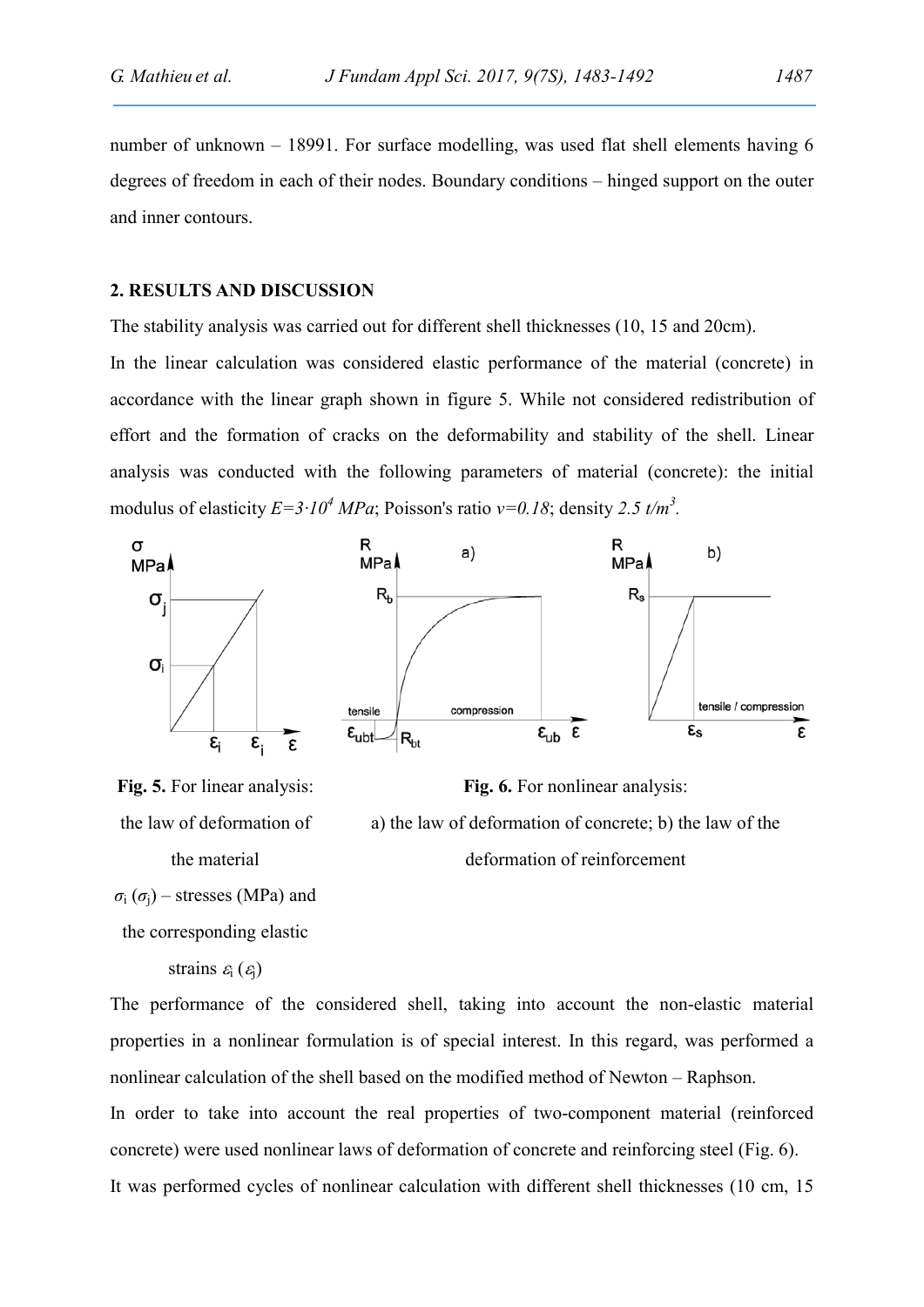cm and 20 cm) and different percentage of reinforcement ( $p = 2\%$   $p = 3\%$ ). In each cycle, effort, movement were determined, and buckling was studied.

The calculations were carried out on the main combination of loads:

$$
q = g + S \quad [t/m^2];\tag{1}
$$

The main results of the calculations are summarized in table 1.

| The results of the<br>analysis       |        | The thickness      | Type of analysis |           |        |
|--------------------------------------|--------|--------------------|------------------|-----------|--------|
|                                      |        | of the shell $h$ , | Linear           | Nonlinear |        |
|                                      |        | cm                 |                  | $p=2\%$   | $p=3%$ |
| The maximum<br>displacement $w$ , mm |        | 10                 | 79.10            |           | 379.48 |
|                                      |        | 15                 | 48.80            | 260.31    | 189.13 |
|                                      |        | 20                 | 34.40            | 204.03    | 152.55 |
| Factor of<br>safety, $KS$            | 1 Form | 10                 | 12.136           |           | 2.530  |
|                                      |        | 15                 | 32.219           | 6.040     | 8.313  |
|                                      |        | 20                 | 63.156           | 10.652    | 14.247 |
|                                      | 2 Form | 10                 | 12.170           |           | 2.537  |
|                                      |        | 15                 | 32.330           | 6.061     | 8.341  |
|                                      |        | 20                 | 64.459           | 10.876    | 14.546 |
|                                      | 3 Form | 10                 | 12.186           |           | 2.540  |
|                                      |        | 15                 | 32.363           | 6.067     | 8.350  |
|                                      |        | 20                 | 64.535           | 10.893    | 14.569 |

Figure 7 shows vertical displacements isofields corresponding to the thicknesses of the shell 10cm and 15cm.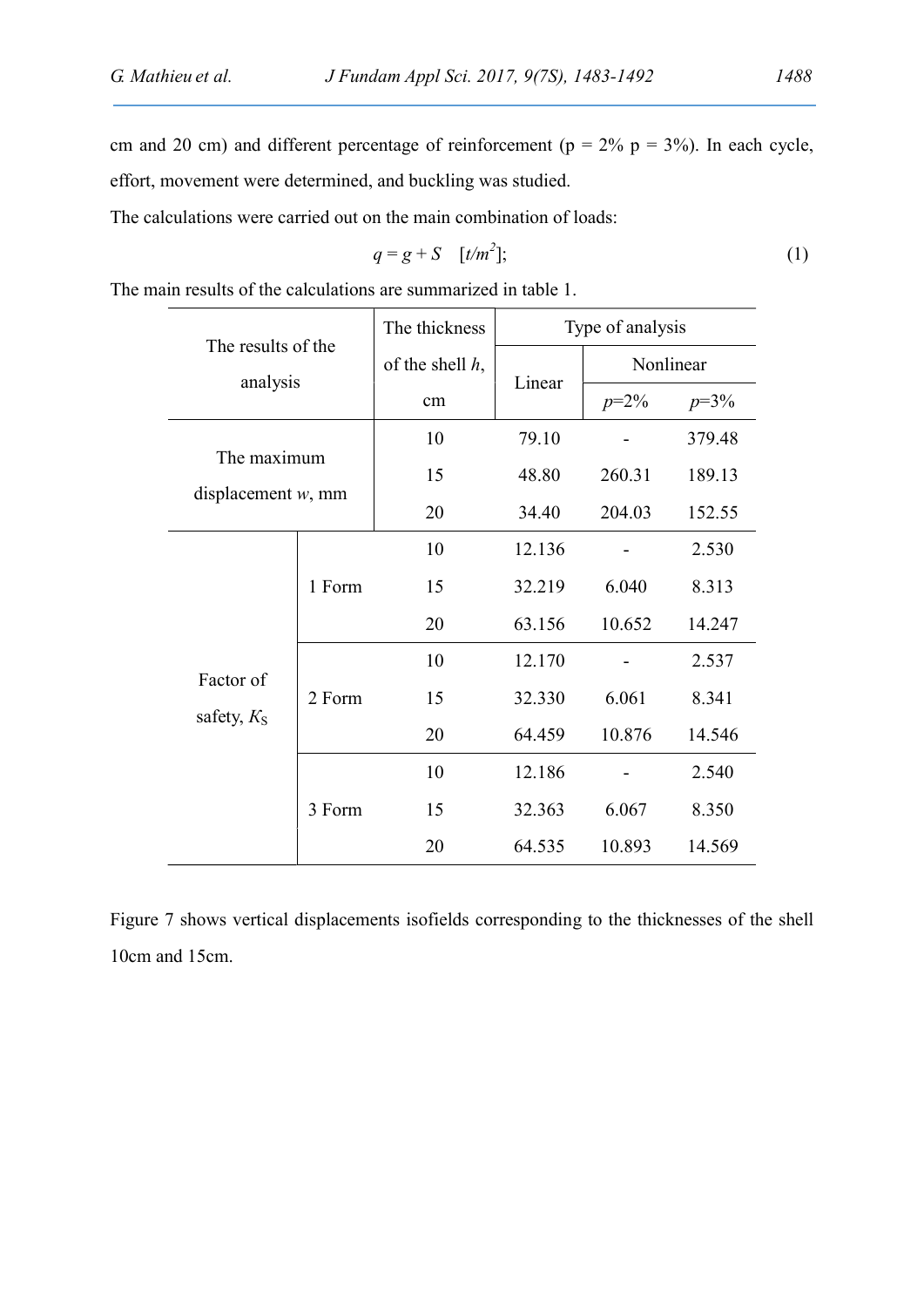

Fig.7. Vertical displacements isofields:

a) when the shell thickness is  $h = 10$  cm (w = 379,48 mm),

b) when the shell thickness is  $h = 15$  cm (w = 189,13 mm)

In figures 8 and 9 are shows the buckling for shells with a thickness of 20 cm and 15 cm with the same reinforcement ratio ( $p = 3\%$ ).



Fig. 8. Forms of loss of stability at  $h = 20$  cm and  $p = 3\%$ : a) form 1; b) form 2



Fig. 9. Forms of loss of stability at  $h = 15$  cm and  $p = 3\%$ : a) form 1; b) form 2 Figure 10 shows the peculiarity of crack formation at different percentages of shell reinforcement. In both cases, the crack formation is not symmetric, although the structure and the loading are symmetric. The crack formation in the central zone of the shell decreases as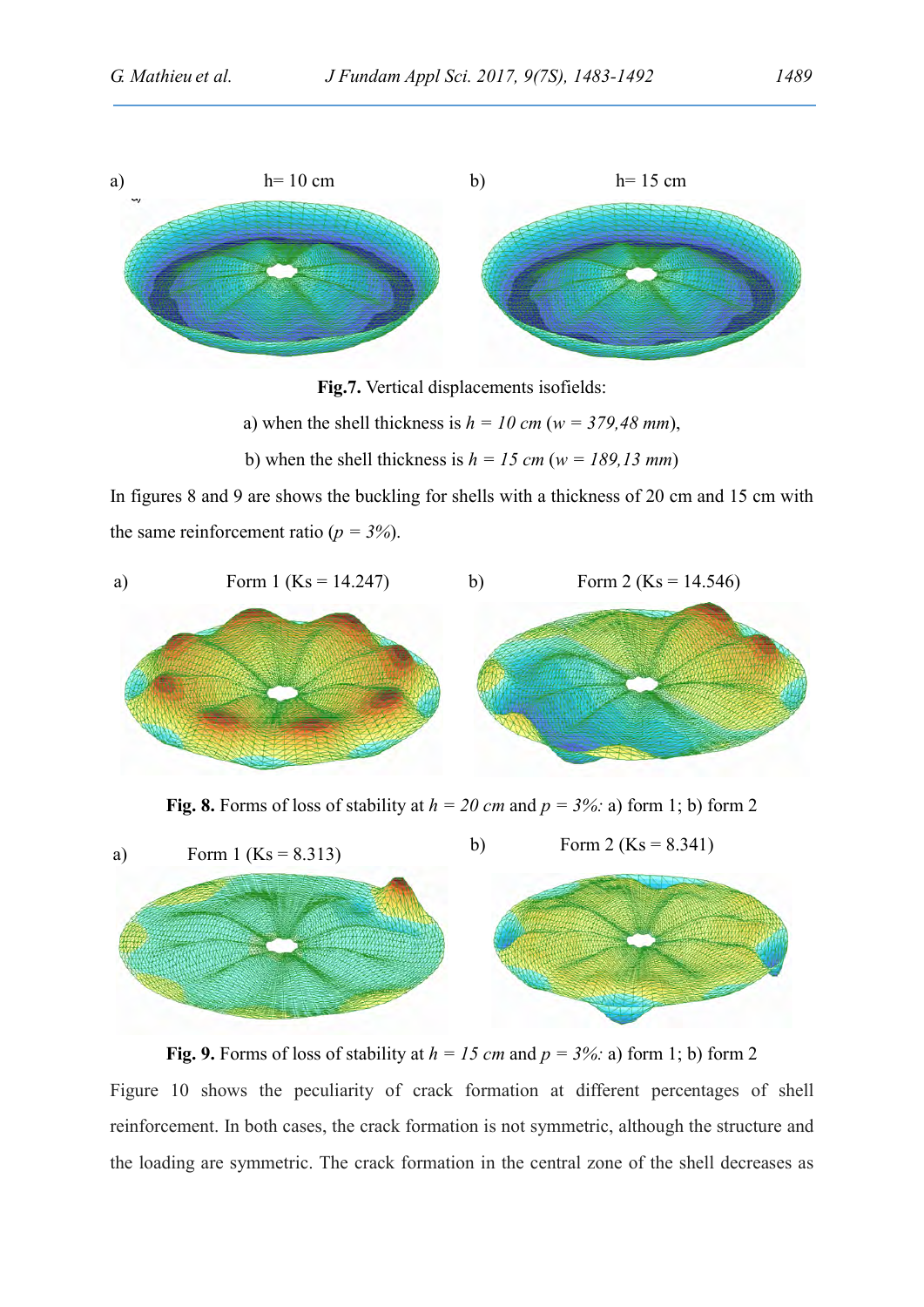the percentage of reinforcement increases. This appears in one half the shell were the crack formation is rare at the edge.



Fig. 10. Picture of destruction: a)  $p = 2\%$ , b)  $p = 3\%$ 

# 3. CONCLUSION

The study has revealed certain defects of linear formulation of the problem, namely, the low displacement values and consequently, overestimated the coefficient of stability. Incorrect interpretation of results can give a false idea about the excessive reliability of the structure.

It turned out that displacements in nonlinear analysis exceed more than 4 times the corresponding displacements of the linear calculation. Thus, the coefficient of stability for the shell thickness of 20 cm for 1 form 63.156 (linear analysis) has decreased to 14,247 (non-linear analysis,  $p = 3\%$ ).

# 4. ACKNOWLEDGEMENTS

The Ministry of Education and Science of the Russian Federation supported financially this paper on the program to improve the competitiveness of Peoples' Friendship University of Russia (RUDN University) among the world's leading research and educational centres in the  $2016 - 2020.$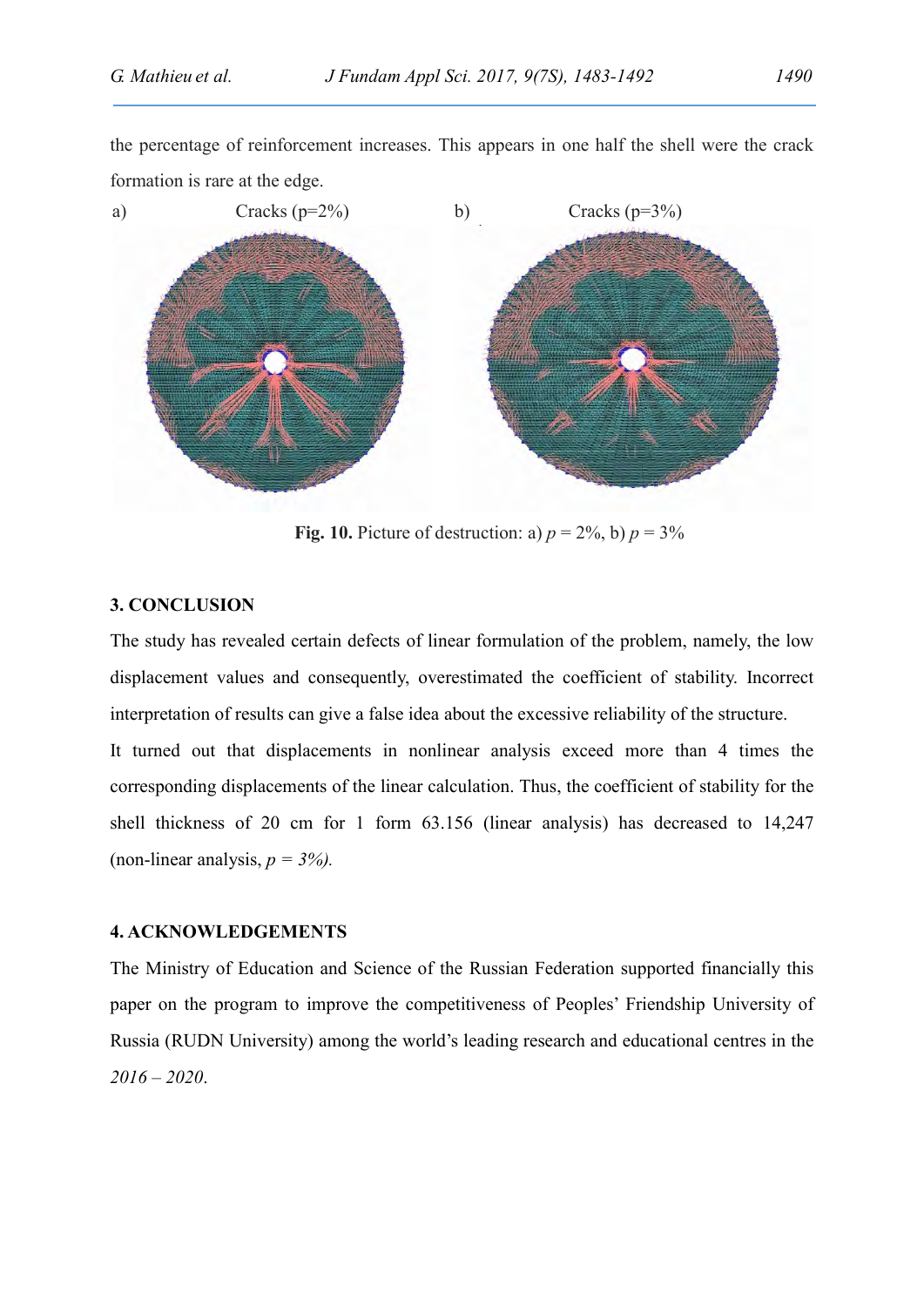#### 6. REFERENCES

[1] Mihailescu M., Horvath I. Velaroidal shells for covering universal industrial halls, Acta Techn. Acad. Sci. Hung., 1977, 85 (1-2), pp. 135-145

[2] Hadid H.A. Analysis of parabolic velaroidal shells with simply supported boundary conditions, J. Struct. Eng., 1982, 8(4), pp. 111-118

[3] Friaa Ahmed, Zenzri Hatem. On funicular shapes in structural analysis and applications, Eur. J. Mech. A., 1996, 15(5), pp. 901-914

[4] Krivoshapko, S.N., Mamieva, I.A. Outstanding space structures of the last 20 years, Montazhn. ispetsial. raboti v stroitelstve, 2012, 12, pp. 8-4

[5] Krivoshapko S.N., Gil-oulbe Mathieu. Geometry and strength of a shell of velaroidal type on annulus plan with two families of sinusoids, International Journal of Soft Computing and Engineering (IJSCE) ISSN: 2231-2307, 2013, Volume-3, Issue-3, July 2013

[6] Shambina S.L., Neporada V.I. Velaroidal surfaces and their application in building and architecture, Prazi TDATU, Iss. 4, 2012, vol. 53, pp. 168-173

[7] Gil-oulbé Mathieu, S. L. Shambina. The theoretical approach for the geometrically nonlinear buckling analysis of sinusoidal velaroidal shells. Structural mechanics of engineering constructions and buildings. 2017, vol. 3. Russia, Moscow, Rudn University, pp. 35-40

[8] Agapov V.P. Aydemirov K.R. Raschet ferm metodom konechnykh elementov s uchetom geometricheskoy nelineynosti, Promyshlennoe I grazhdanskoe stroitel'stvo. OOO "Izdatel'stvo PGS", 2016, vol. 11, p.p. 4-7

[9] Trushin S.I., Zhavoronok S.I. Nonlinear analysis of multilayered composite shells using finite difference energy method. SPACE STRUCTURES 5 proceedings of the Fifth International Conference on Space Structures, held at the University of Surrey, 2002, Guildford, UK

[10] S.N. Krivoshapko, V.N. Ivanov. Encyclopedia of Analytical Surfaces, DOI 10.1007/978-3-319-11773-7, 2015, © Springer International Publishing Switzerland

[11] S.N. Krivoshapko, V.N. Ivanov. Encyclopedia of Analytical Surfaces, Publishing House LIBROCOM, 2010, 500 p

[12] Nam-Ho Kim. Introduction to nonlinear finite element analysis, DOI